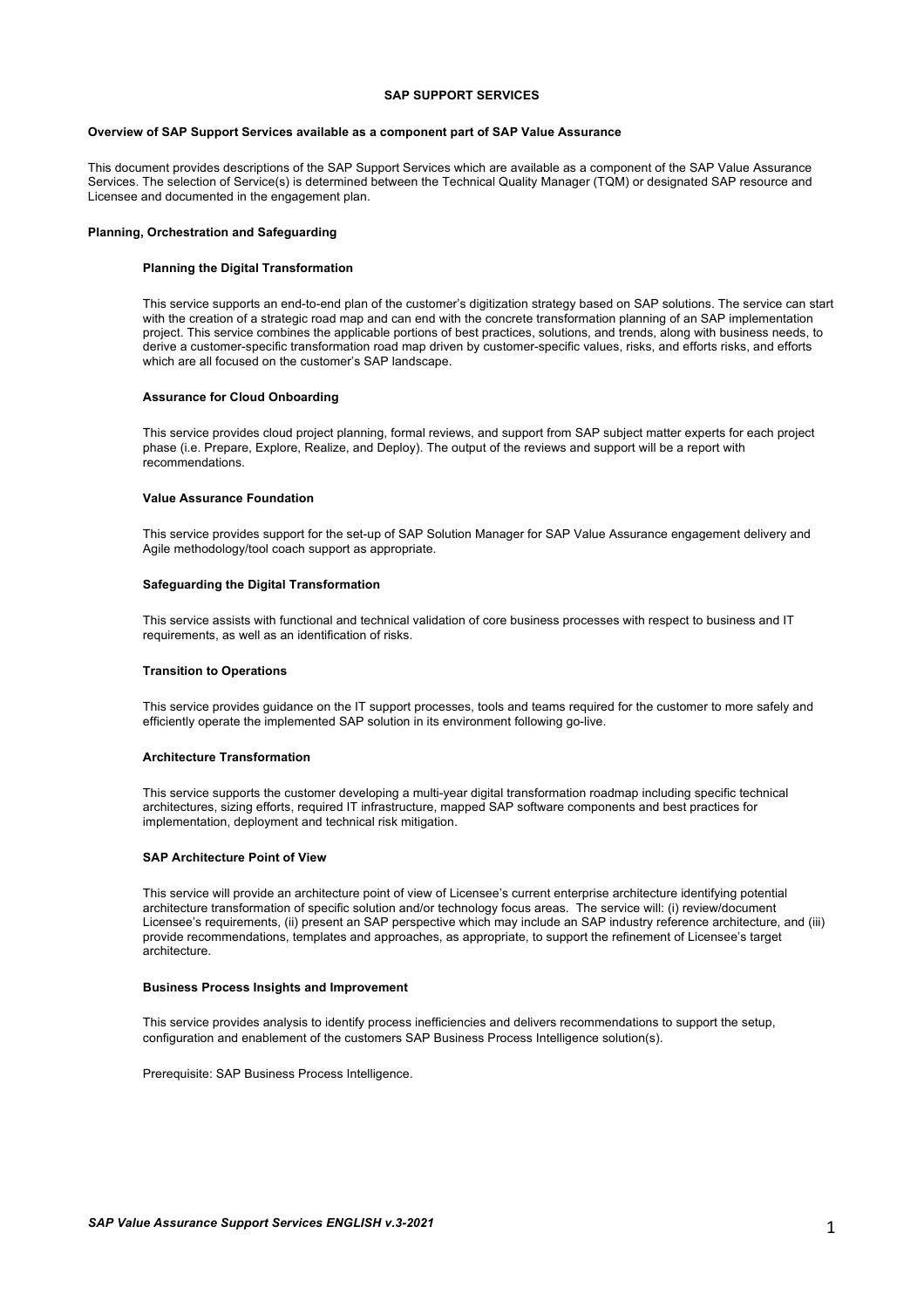# **Design**

## **Platform Design Support**

This service provides a detailed conceptual view of the technical on-premise architecture and infrastructure (hardware platform, HA/DR solution or review of existing solution, and if required data scaling solution) for the SAP solution based on the initial design defined in the pre-requisite technical architecture workshop and additional input from the customer.

#### **SAP Extension suite support to keep the core clean**

This Service supports extending the Customer's core business applications with the SAP BTP, including software architecture concepts, basic security concepts, systems integration, and considerations for productive usage of applications on the SAP BTP.

#### **Replatforming support to make the core clean**

This Service supports Customer through the process of identifying suitable custom applications to be replatformed to the SAP BTP.

### **Data Migration Design Support**

This service provides guidance on defining the data migration requirements for SAP solution consolidations, transformations and implementations.

### **Build Design Support**

This service covers relevant functional design activities during the implementation of SAP solutions. Guidance is provided to design and document customer's SAP target solution based on the functional scope identified in the planning phase of the project.

### **Analytics Design Support**

This service provides guidance on how to utilize and implement SAP products for analytics and enterprise data warehousing and the integration with the customer IT infrastructure.

# **Integration Design Support**

This service provides guidance on the technical design for integration between SAP and SAP/Non-SAP systems in the context of SAP S/4HANA.

### **Custom Code Management**

This service helps promote more efficient and effective custom code management. This service provides an analysis of all phases of the customer's custom code lifecycle, followed by the creation of customer-tailored custom code management optimization road map proposal and may include implementation support. It covers classical custom code analysis, the custom code impact analysis and a comprehensive custom code remediation execution support.

*Any references to best practices, optimization or innovation are not intended to suggest identification or resolution of all such opportunities or maximum improvements or any specific outcomes.*